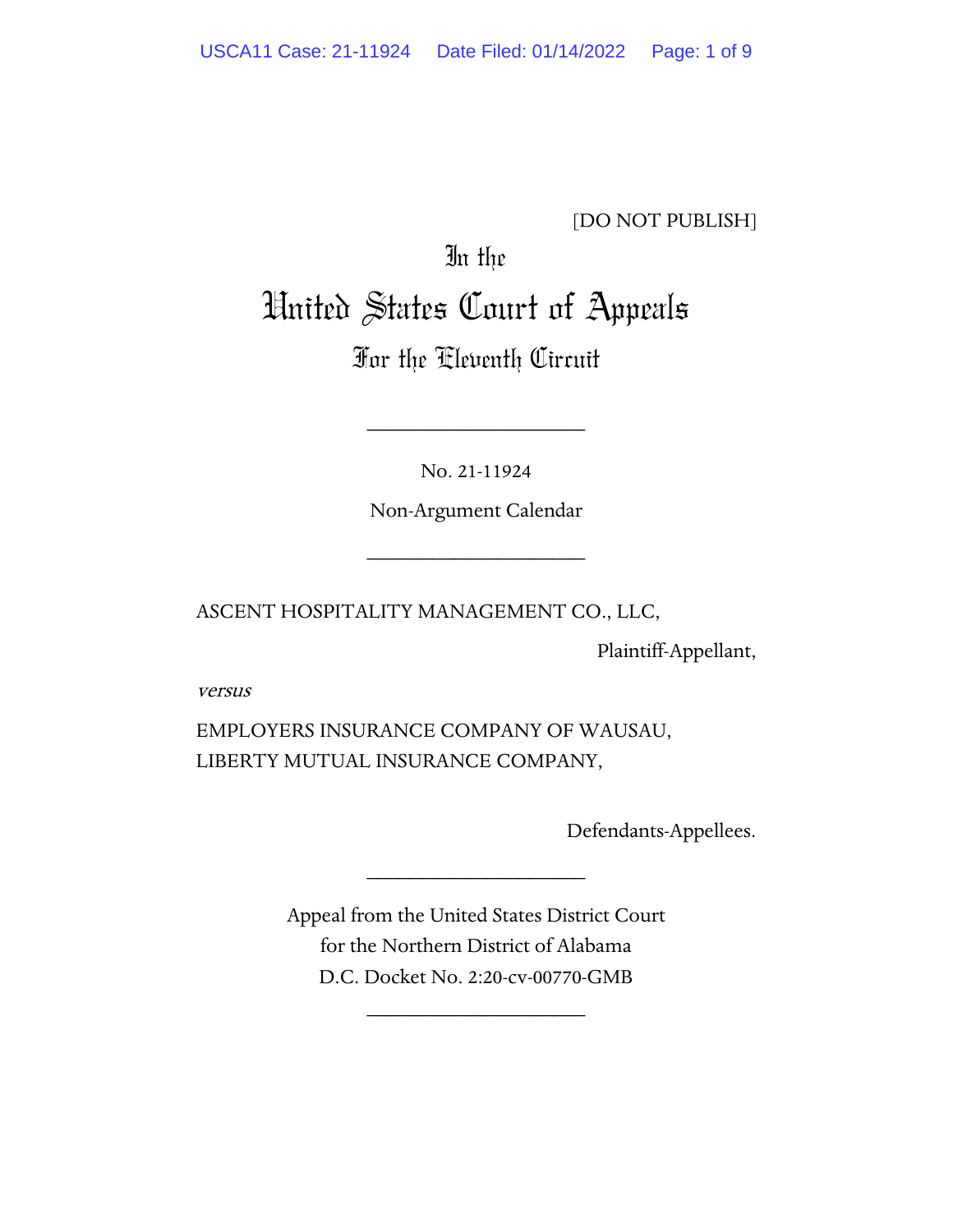Before JORDAN, NEWSOM, and GRANT, Circuit Judges.

#### PER CURIAM:

Ascent Hospitality Management Company operates hotels and restaurants in five states. All five of those states issued restrictions on business and travel at the outbreak of the COVID-19 pandemic. Under these restrictions, Ascent—like the rest of the hospitality industry—suffered significant financial losses. So it filed an insurance claim, asserting that it was insured against such losses. Ascent's insurers did not agree, and denied the claim.

Ascent sued its insurers after they failed to pay. The district court dismissed the suit, reasoning that Ascent's insurance policy did not cover losses sustained due to government closure orders. Because Ascent cannot show the "direct physical loss or damage" required by its policy, we agree.

#### I.

Ascent Hospitality Management Company manages and operates hotels and restaurants in 35 locations. To protect its business, Ascent purchased a yearlong "all-risks" insurance policy in September 2019. The policy was marketed by Liberty Mutual Insurance Company, but lists Employers Insurance Company of Wausau as the "company providing insurance." Ascent believed that the policy was issued by both companies. The all-risks policy was expansive in scope; it insured Ascent's property "against all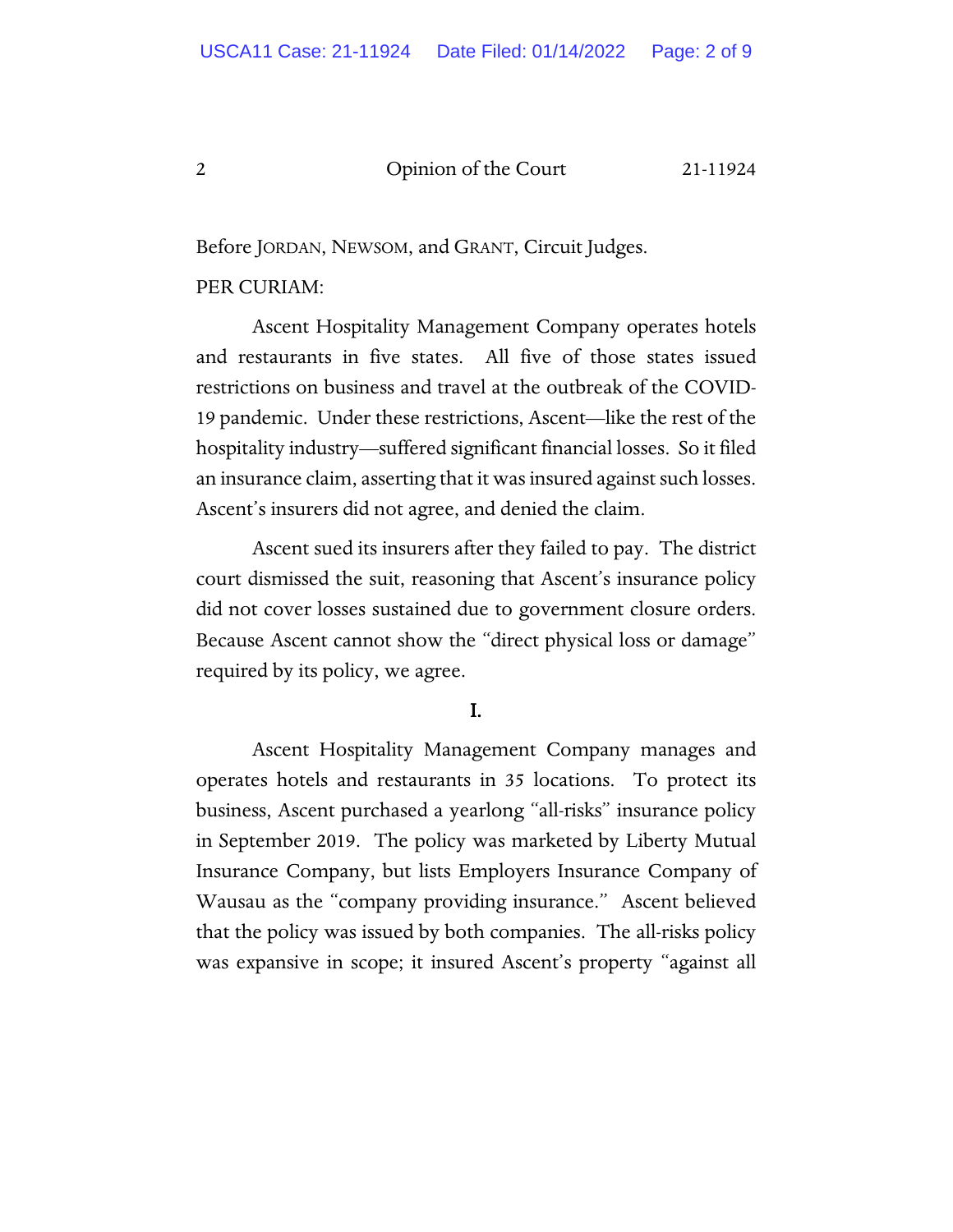risks of direct physical loss or damage," subject to the policy's exclusions and limitations.

The outer limits of Ascent's policy (and many others like it) would soon be tested by an unexpected calamity: the COVID-19 pandemic of early 2020. State and local governments took drastic action, issuing stay-at-home, shelter-in-place, and business closure orders to help contain the spread of disease. These orders prohibited non-essential travel and imposed "significant restraints" on the operations of Ascent's businesses. As a result, Ascent estimates that it lost over \$40 million dollars—with its losses "increasing every day."

Ascent submitted a claim to its insurers under the all-risks policy for its business interruption losses in March 2020. Within two days, Ascent received a reservation of rights letter containing what Ascent took to be an "anticipated denial" of its claim. A formal letter of denial followed in early April.

Ascent promptly sued both Employers Insurance and Liberty Mutual, alleging that the insurers had wrongly denied its claim. It sought a declaratory judgment holding that its losses were covered under the all-risks policy, along with damages resulting from breach of contract, bad faith, fraudulent misrepresentation, and fraudulent suppression. The district court granted the insurers' motions to dismiss in part and ultimately dismissed all of Ascent's remaining claims in a judgment on the pleadings. Ascent now appeals the dismissal of all five of its claims.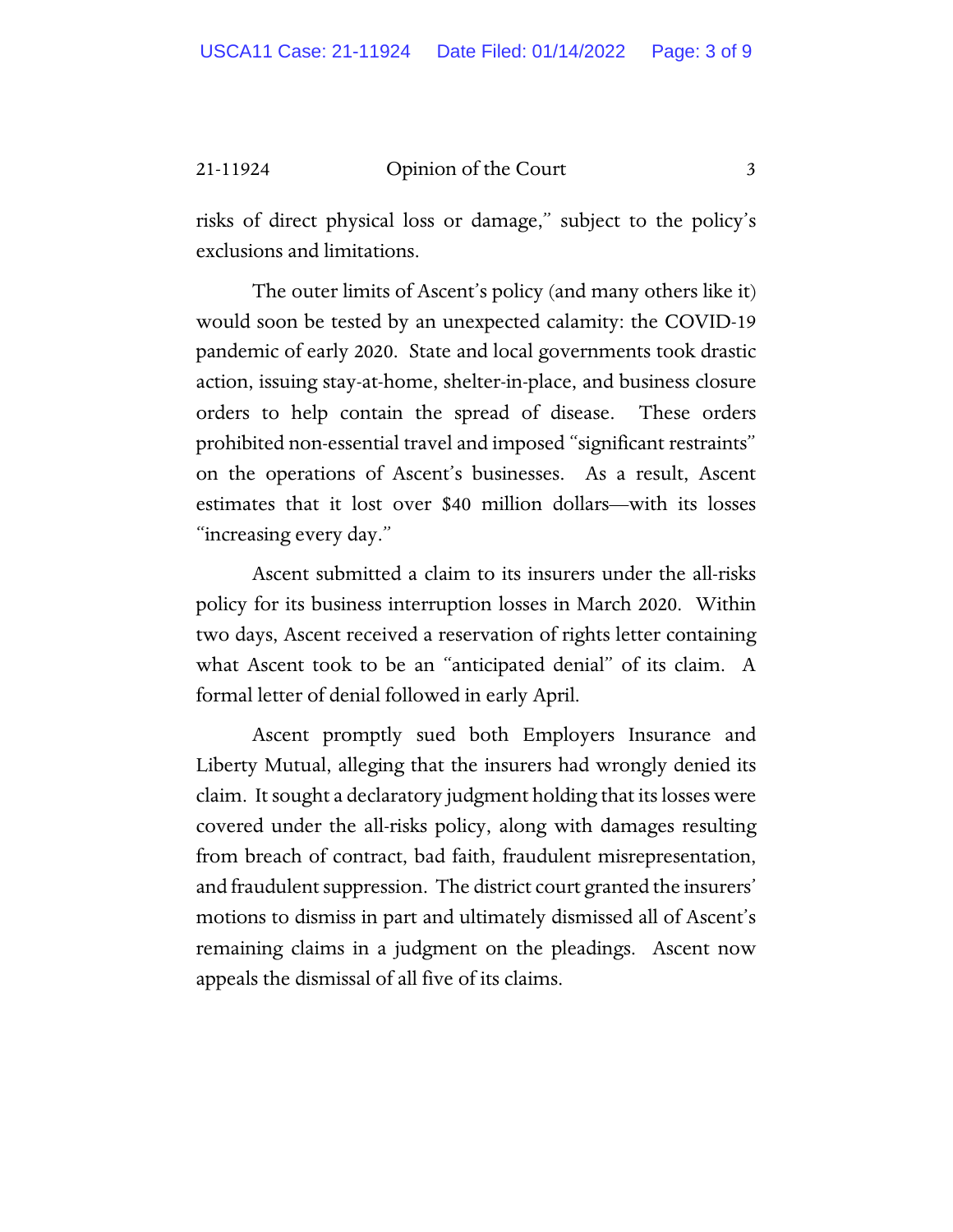#### II.

We review a district court's grant of a motion to dismiss under Rule 12(b)(6) de novo, taking the factual allegations in the complaint as true and construing them favorably toward the plaintiff. Am. Dental Ass'n v. Cigna Corp., 605 F.3d 1283, 1288 (11th Cir. 2010). "To survive a motion to dismiss, a complaint must contain sufficient factual matter, accepted as true, to state a claim to relief that is plausible on its face." Ashcroft v. Iqbal, 556 U.S. 662, 678 (2009) (quotation omitted). A facially plausible claim allows us to "draw the reasonable inference that the defendant is liable for the misconduct alleged." Id.

We apply the same standard to a Rule  $12(c)$  motion for judgment on the pleadings. *Carbone v. Cable News Network, Inc.*, 910 F.3d 1345, 1350 (11th Cir. 2018).

#### III.

## A.

 The central question in this dispute is whether Ascent's losses were covered under the all-risks policy. The parties agree that New York law controls interpretation of the insurance contract. New York law has long recognized that "clear and unambiguous" insurance policy provisions "must be given their plain and ordinary meaning." U.S. Fid. & Guar. Co. v. Annunziata, 67 N.Y.2d 229, 232 (1986) (quotation omitted). And New York courts have held that when, as here, an insurance policy explicitly covers "direct physical loss or damage," that coverage is "limited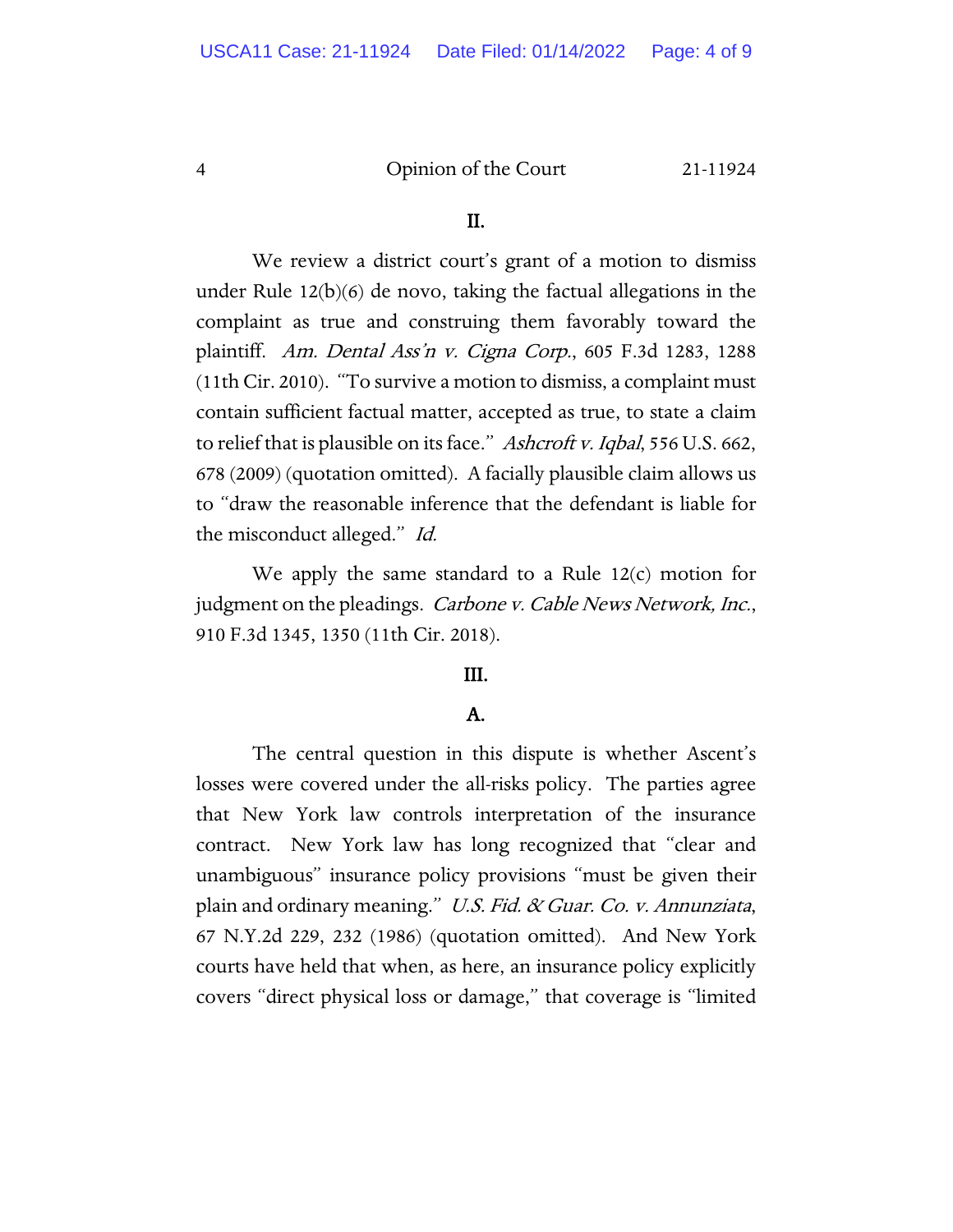to instances where the insured's property suffered direct physical damage." Roundabout Theatre Co. v. Cont'l Cas. Co., 751 N.Y.S.2d 4, 8 (N.Y. App. Div. 2002).

Ascent traces its alleged losses directly to government closure orders, not to any physical damage to its property. New York courts have consistently interpreted *Roundabout Theatre* to require the rejection of claims for pandemic-related lost profits under insurance provisions like the one at issue here. This is because "policy language providing coverage for 'direct physical loss or damage' unambiguously requires some form of actual, physical damage to the insured" property in order to "trigger loss of business income and extra expense coverage." Tappo of Buffalo, *LLC v. Erie Ins. Co.*, No. 20-CV-754V(Sr), 2020 WL 7867553, at  $*3$ (W.D.N.Y. Dec. 29, 2020); see, e.g., Visconti Bus Serv., LLC v. Utica Nat'l Ins. Grp., 142 N.Y.S.3d 903, 910–11 (N.Y. Sup. Ct. 2021); Sportime Clubs LLC v. Am. Home Assurance Co., No. 614493/2020, 2021 WL 4027887, at  $*4-*5$  (N.Y. Sup. Ct. June 30, 2021). This case is no different. Ascent's alleged losses are not covered under the all-risks provision as a matter of New York law[.1](#page-4-0)

Ascent advances several counterarguments; none are persuasive. First, it argues that the plain language of the all-risks

<span id="page-4-0"></span><sup>&</sup>lt;sup>1</sup> Ascent points to a handful of cases from outside jurisdictions in which similarly situated plaintiffs have prevailed. *See, e.g., Kingray Inc. v. Farmers Grp.* Inc., 523 F. Supp. 3d. 1163 (C.D. Cal. 2021); Studio 417, Inc. v. Cincinnati Ins. Co., 478 F. Supp. 3d 794 (W.D. Mo. 2020). These cases make no binding pronouncements of New York law, and we do not find their reasoning persuasive.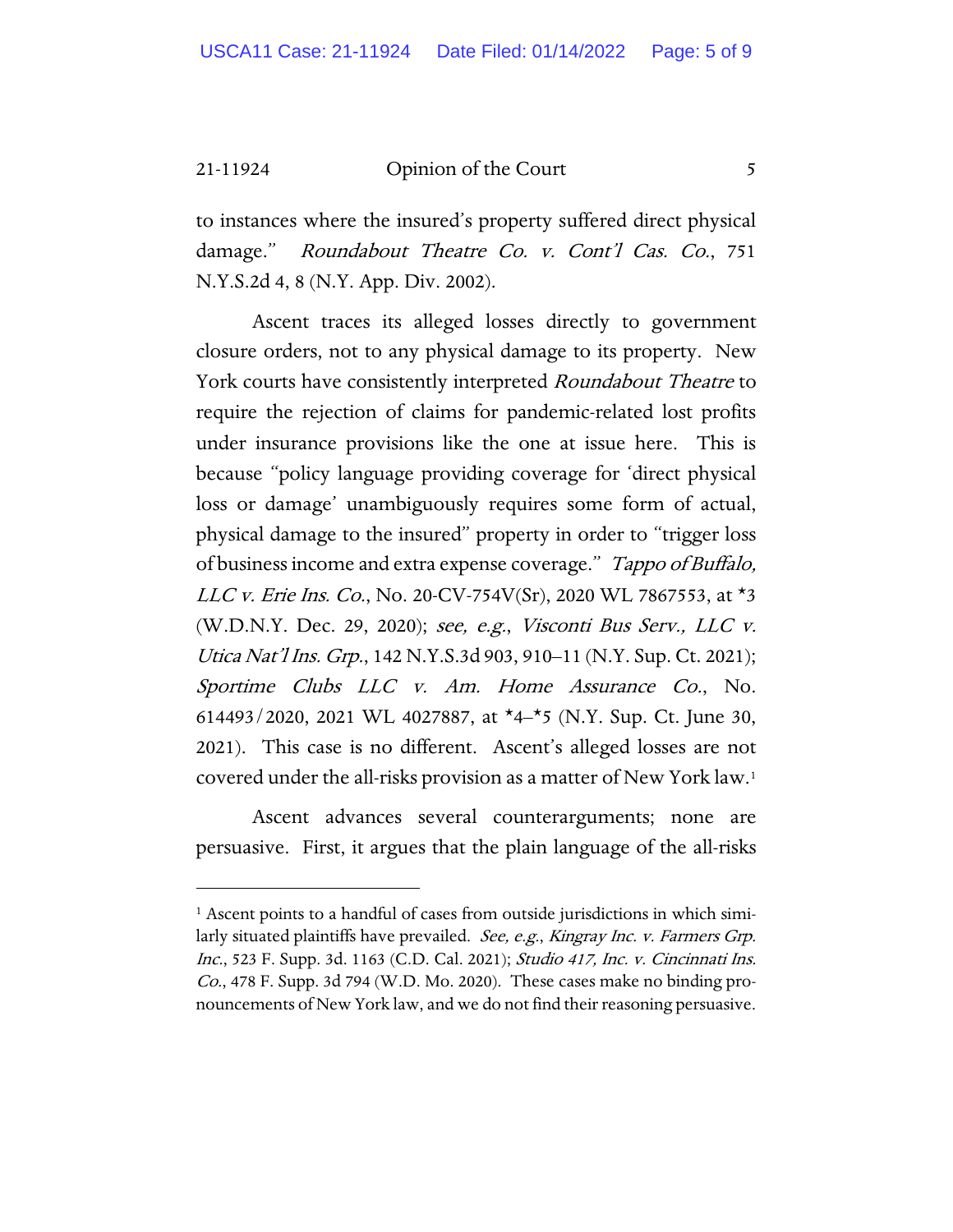provision could reasonably be read to include the "deprivation" of its property as a result of government responses to the COVID-19 pandemic—and that this ambiguity requires us to construe the provision in its favor. But the plain language of the provision limits coverage to physical loss or damage inflicted directly on the property. Ascent's argument to the contrary is wholly conclusory. Furthermore, the language of the contract is precisely the same as that in Roundabout Theatre, where the court found that the provision "clearly and unambiguously" required "direct physical damage" to trigger coverage. Roundabout Theatre, 751 N.Y.S.2d at 8. And as explained, New York courts have consistently adhered to this interpretation of similar provisions ever since. There is no ambiguity in the all-risks provision.

Ascent further contends that the phrase "physical loss or damage" must include more than actual physical damage, because a narrower reading would "make the term 'loss' meaningless." But this argument was explicitly rejected by the *Roundabout Theatre* court, which explained that "direct" and "physical" worked to "narrow the scope of coverage" and limited the permissible meaning of "loss" in the insurance policy. *Id.* Here, as the district court explained below, physical damage and physical loss differ only in "the degree of harm they describe": damage is less severe than loss, which is "total ruin." The plain meaning of "direct physical loss or damage" thus still requires that the alleged "loss"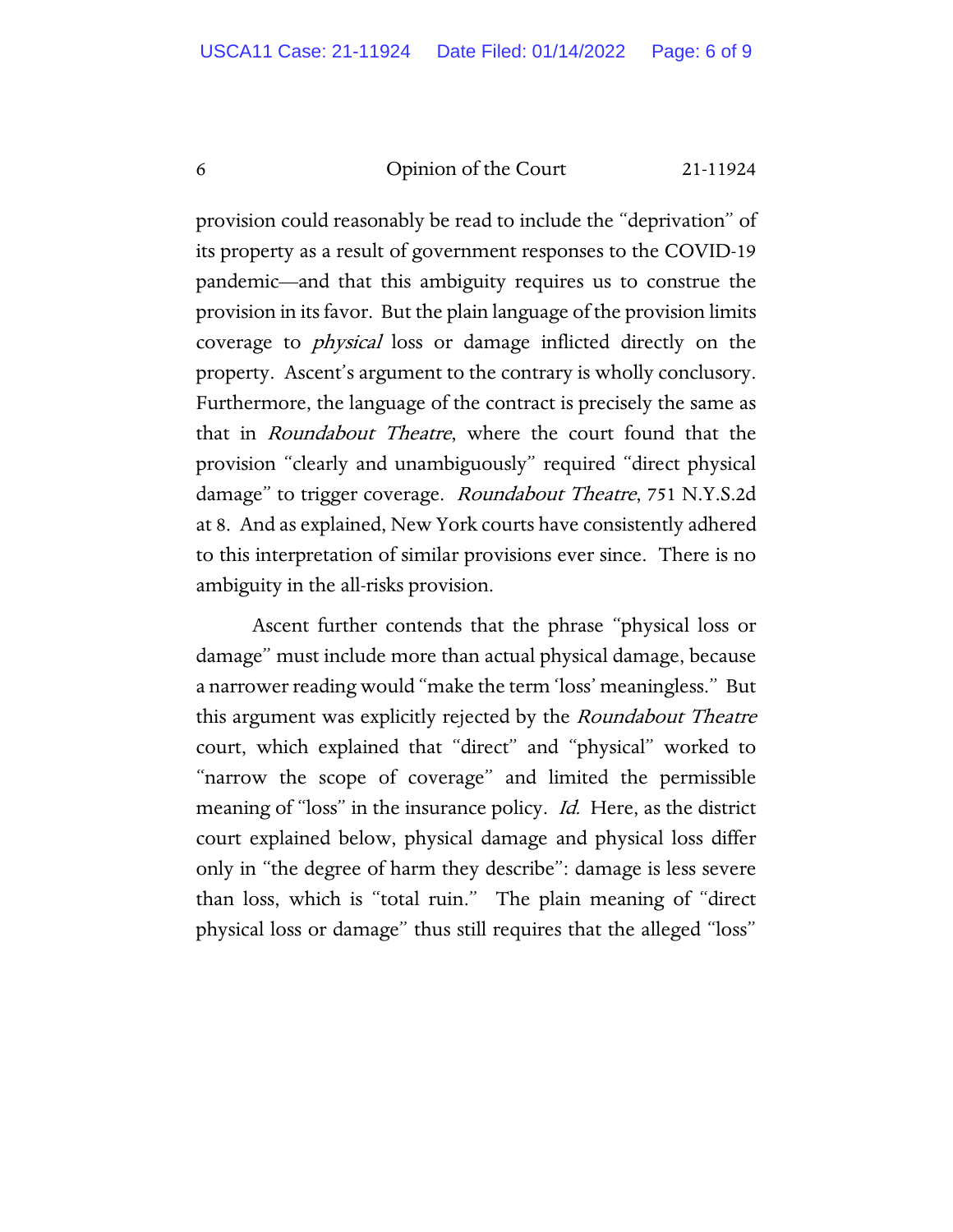be both direct and physical in nature. Diminished profits due to government restrictions are neither.

As a last resort, Ascent asserts that Roundabout Theatre cannot control the outcome of this case because it did not involve a virus. The fact that "a substance was physically present in—and attached to—the subject property" makes all the difference, Ascent says; the actual virus particles provide the necessary direct and physical element required to trigger coverage under the all-risks provision, and to hold otherwise would be to "dismissively ignore the hazardous and easily transmissible nature of COVID-19."

The danger of COVID-19, however real, does not expand the scope of the all-risks policy. The district court correctly explained that "direct physical loss or damage requires an actual physical change to property that COVID-19 particles cannot cause" because a contaminated location can be immediately restored to its previous state by cleaning and disinfecting—no repair or replacement required. Furthermore, as Ascent itself admits, there is no proof in this case of "actual contamination, rather than just suspected contamination," on its premises. We do not ignore the dangerous nature of COVID-19 in recognizing that it does not inflict direct physical damage to Ascent's property.

## B.

Having determined that Ascent's alleged losses are not covered under the all-risks policy, we now turn to the specific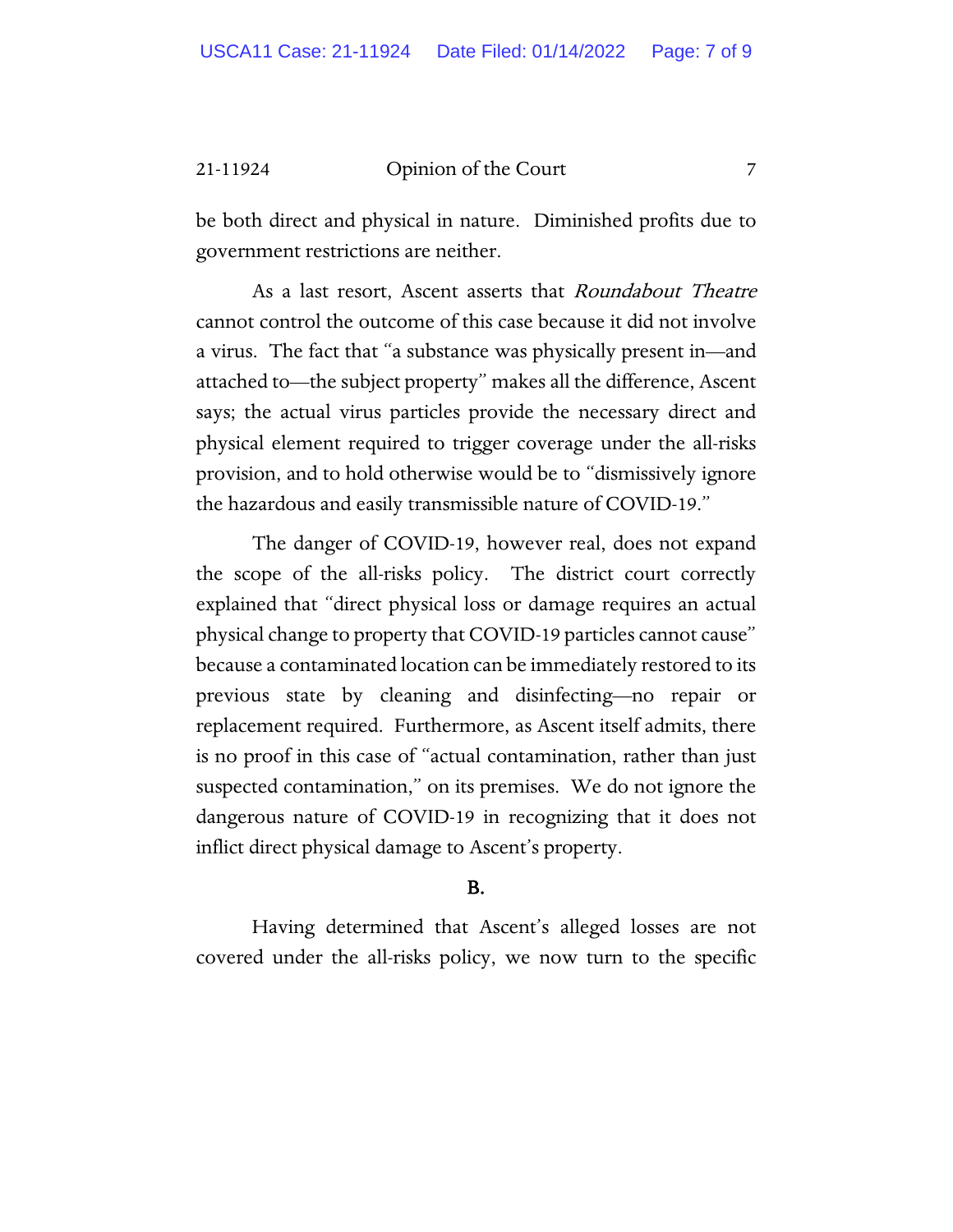claims dismissed by the district court.<sup>[2](#page-7-0)</sup> To begin, we affirm the district court's dismissal of Ascent's declaratory judgment, breach of contract, and bad faith claims, which Ascent acknowledges are "predicated on the Policy covering Ascent Hospitality's losses." Because it does not cover those losses, the claims necessarily fail.

We also affirm the district court's dismissal of Ascent's remaining tort claims. Neither party disputes the district court's determination that Georgia law applies to these claims. Ascent's fraudulent representation claim fails because the first element Ascent must show under Georgia law is that the defendant made a false representation. See Clemons v. Delta Airlines, Inc., 338 Ga. App. 844, 847 (Ga. Ct. App. 2016). And as the district court explained, because coverage was properly denied in this case, Ascent has not shown a false representation on the part of its insurers.

Ascent's fraudulent suppression claim is similarly flawed. Under Georgia law, a claim of fraudulent suppression can only be brought against a party with an "obligation to communicate." O.C.G.A. § 23-2-53. This obligation can arise from "the confidential relations of the parties or from the particular circumstances of the case." Id. But in Georgia, "[n]o fiduciary or confidential relationship exists between an insured and the

<span id="page-7-0"></span><sup>&</sup>lt;sup>2</sup> We need not reach the questions of whether the contamination exclusion applies and whether Liberty Mutual was a party to the insurance contract; Ascent's lack of coverage under the all-risks policy is dispositive.